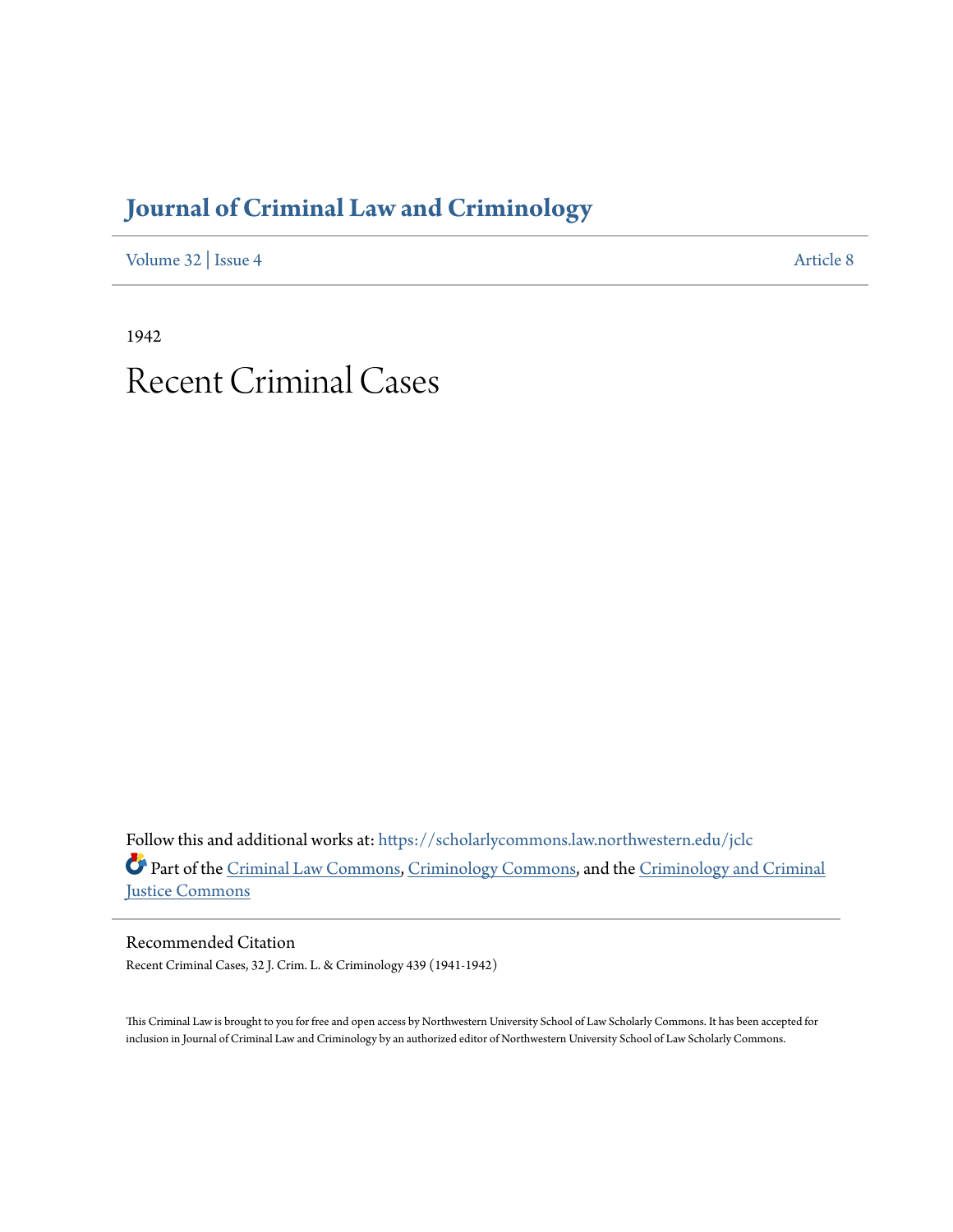### **RECENT CRIMINAL CASES**

Edited **by** the LEGAL PUBLICATIONS BOARD **NoRTHwESTERN** UNIvERsrrY ScHooL **oF LAw** RAYMOND **0. CLUTTER,** Editor

### THE RIGHT OF **AN** OFFICER TO ARREST WITHOUT **A** WARRANT [MARYLAND]

In Romans *v. State'* the defendant was convicted in the trial court for violating a statute which made it a misdemeanor to obstruct justice **by** endeavoring to influence, intimidate or impede any juror, witness, or officer in any court of the state. The defendant was attempting to persuade the prosecuting witness in an abortion trial to go away and remain out of the jurisdiction of the court until after the trial. The young woman informed the police, and it was arranged that an intermediary would give a signal when the defendant arrived at a certain place to\* make arrangements for the witness' departure. The police, standing at a distance, saw the signal and arrested the defendant. The defendant filed exceptions to the rulings of the trial court admitting in evidence two papers found on his person at the police station after his arrest. It was asserted that since the defendant was arrested without a warrant, the arrest was unlawful and any papers taken from him while in custody under this arrest were taken in an unlawful search and were, therefore, inadmissible as evidence.

The Supreme Court affirmed the decision of the lower court upon the ground that the arrest was lawful, since no warrant is needed to make an arrest when an officer detects a person committing or about **"o** commit a misdemeanor in his

presence. Since the arrest was lawful, the evidence obtained from the person arrested was admissible.

This case presents two problems. First, when may an officer arrest without a warrant? Second, can a conviction be sustained when based on evidence seized in an unlawful arrest?

The liberty of the citizen has long been secured **by** important common law restrictions upon arrest.2 These common law rules have to a large extent been defined and limited by statute,<sup>3</sup> but where there is no statute on the subject, any officer with authority to preserve the peace has all the common law authority of a constable or watchman<sup>4</sup> to make an arrest without a warrant.

The first consideration, then, in a discussion of the right of an officer to arrest without a warrant should be directed at defining the common **law** rules of arrest. These can be divided into two categories -the right to arrest without a warrant in the case of felonies and that right in the case of misdemeanors.

At common law, a peace officer has the right to make an arrest without a warrant to prevent the commission of a felony.<sup>5</sup> An officer must always interfere to prevent an attempted felony when he has reasonable grounds to believe that a felony is about to be committed,<sup>6</sup> and may

**<sup>.</sup> 178 Md. 588, 16 A. (2d)** 642 (1940). **<sup>2</sup>**Magna Carta, Runnymead, June **15, 1215.** "No freeman shall be taken or imprisoned, or disseised, or outlawed, or banished, or any ways destroyed, nor will we pass upon him, nor will we send upon him, unless **by** the lawful judgment of his peers, or **by** the law of the land." **<sup>s</sup>**State v. Padgett, **316** Mo. **179, 289 S.W.** <sup>954</sup>

**<sup>(1926).</sup>**

<sup>4</sup>**The** term "policeman" is the legal equivalent **of** "watchman" at common law. **State** v. Evans,

**<sup>161</sup>**Mo. **95, 110, 61 S.W. 590 (1900). .** Mapp v. State, 152 liss. **298,** 120 So. **<sup>170</sup> (1928).**

**<sup>8</sup> He** cannot arrest because he has some vagne idea that a person is about to commit a felony. State v. Zupan, **155** Wash. **80, 283** P. **671 (1929).**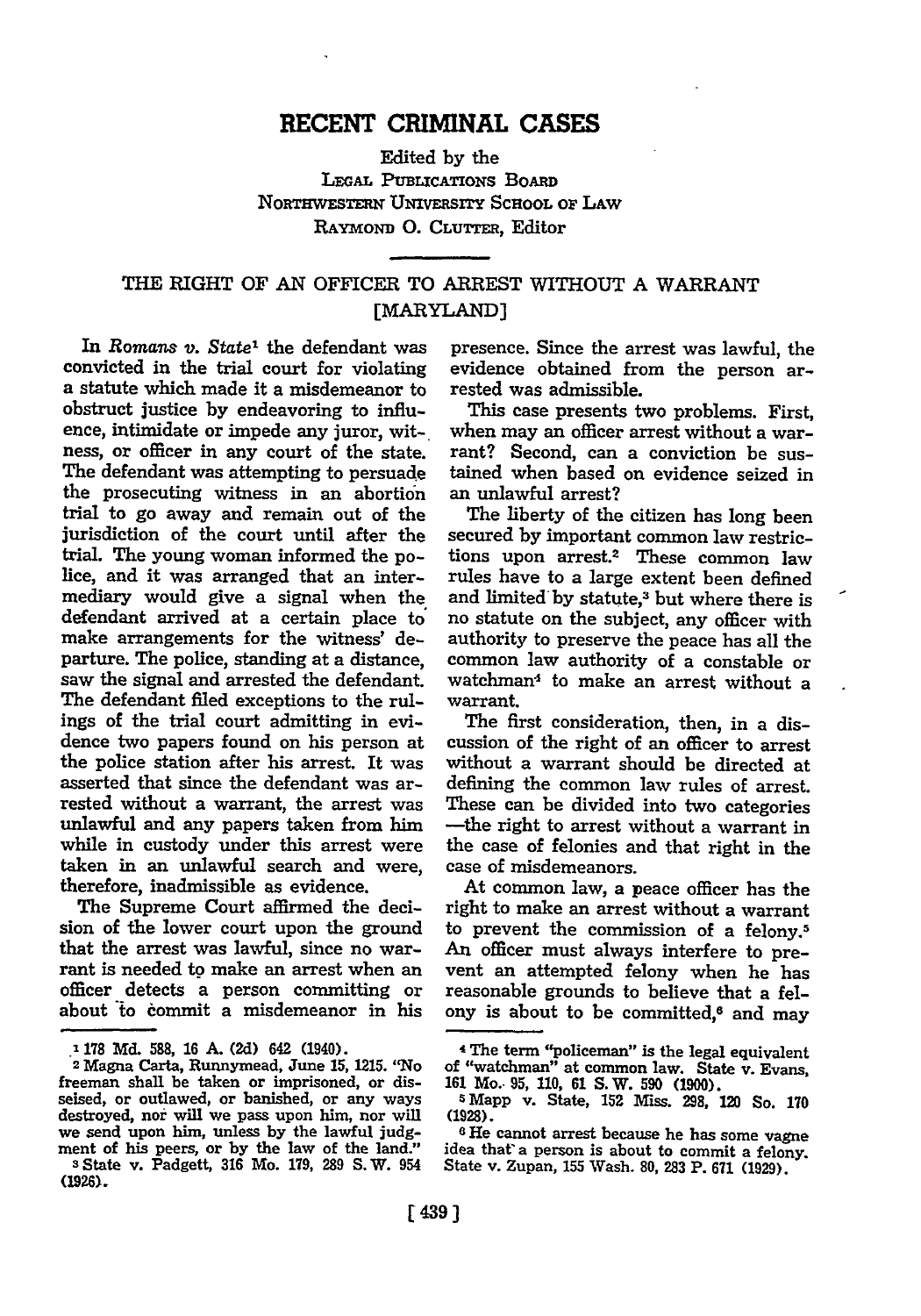arrest the offender although the attempt to commit the felony is only a misdemeanor.7 This seems to be a sound rule even when the attempt to commit the felony is only a misdemeanor because most attempted felonies involve a breach of the peace and it is generally recognized that an officer may arrest without a warrant to prevent breach of the peace. But theremust be an immediate danger of an injury and not merely a threat of some future indefinite injury.8

An officer may arrest a person without **a** warrant who is in the act of committing **a** felony. In this case part of the criminal act must be committed in the presence of the officer and the crime must be in fact partly accomplished.

This presents the question as to what is meant by "in the presence of the officer." An offense is said to be committed in the presence of an officer if any of his senses afford him knowledge that a felony is being committed. Thus where an officer receives knowledge through the sense of sight,<sup>9</sup> smell,<sup>10</sup> or hearing<sup>11</sup> the offense is said to be committed in his presence. It has also been held that such knowledge may be gained by the officer through a mechanical apparatus.<sup>12</sup> Apparently an arrest could be made without a warrant if the officer received knowledge through the sense of touch or taste, although there seem to be no cases on the subject. Although the offense is committed in the officer's immediate vicinity, it is not in his presence if he does not know of its commission.<sup>13</sup> Likewise, where the officer does not know that an offense is being committed until after a search, it is not com-

- **8** Geroux v. State, 40 Tex. **97 (1874);** See **Ky.** L. **J. 229 (1936)** for a discussion of this point. **<sup>0</sup>**Robinson v. Commonwealth, **207 Ky. 53, 268**
- S. W. 840 **(1925).** Officer saw imprint of pistol in pocket.
	- '( See **15** Minn. L. Rev. **359 (1931).**
- **1** State v. Peters .. Mo. **.. ,** 242 **S.** W. 894 **(1922). 12 U.** S. v. Harnish, **7** F. Supp. **305 (D.** C. Me.
- 1934); See note, **19** Minn. L. Rev. 468 **(1935).**
- **<sup>13</sup>**State v. Pluth, **157** Minn. 145, **195 N.** W. **789 (1923).** 14 Douglas v. State, **152** Ga. **379, 110 S. E. 168**
- **(1921).**
- **'-** Heyward v. State, **161 Md. 685, 158 A. 897 (1932).**

mitted in his presence so as to justify arrest without a warrant.14 But an arrest without a warrant is always justified where the offender admits that he is committing an offense.<sup>15</sup> Where an officer lawfully stops or restrains the person and an offense is committed in his presence he may arrest without a warrant,<sup>16</sup> but where "the facts constituting the offense are made known only after an unlawful arrest the offense is not committed in the officer's presence. $17$  The fact that an officer is unlawfully on the premises, however, does not make it illegal for the officer to arrest without a warrant if the offense is committed in his presence.<sup>18</sup>

A third situation at common law where an officer may arrest without a warrant is where the person has committed a felony although not in the presence of the officer.<sup>19</sup> This rule of law is necessary for the efficient administration of justice. If an officer had to get a warrant every time he saw a criminal his chances of arresting him would be considerably diminished.

An officer under the common law can also arrest without a warrant where a felony has in fact been committed and the officer has reasonable grounds to believe that the person arrested is the offender, although it turns out later that the person arrested is innocent.20 *Reasonable* suspicion, however, is not *mere* suspicion. It must be a suspicion that would induce a reasonably prudent man to believe that the suspect is guilty of the crime.<sup>21</sup> But i an officer believes that one of two people committed the crime he may arrest both of them,<sup>22</sup> although he knows that one is innocent. Some cases seem to have gone

**<sup>17</sup>**Catching v. Commonwealth, 204 **Ky.** 439, <sup>264</sup>*S. W.* **1067** (1924). **is** Ex Parte Ajuria, **57** Cal. **App. 667, 207** P.

**515 (1922).** Contra: Taylor v. State, 120 Tex. Cr. **268,** 49 **S.** W. **(2d)** 459, 461 (1932). 19Cline v. **U. S., 9 F(2d) 621** (C.C.A. 9th,

- **1925)."**
- **20** Clark, Crim. Pro. §10-12 **(1895);** Commonwealth v. Cheney, 141 Mass. **10Z 6 N. E.** <sup>724</sup> **(1886).** 2lMaghan v. Jerome, **88** F. **(2d) 1001 (App.**

**D. C. 1937). <sup>22</sup>". . .** the public interest in the punishment of a felon requires the other's arrest for the purpose of securing his custody pending in-

**<sup>7</sup>**Clark, Crim. Pro. §12 **(1895).**

Is People v. Lewis, **269** Mich. **382,** 257 **N.** W. 843 (1934).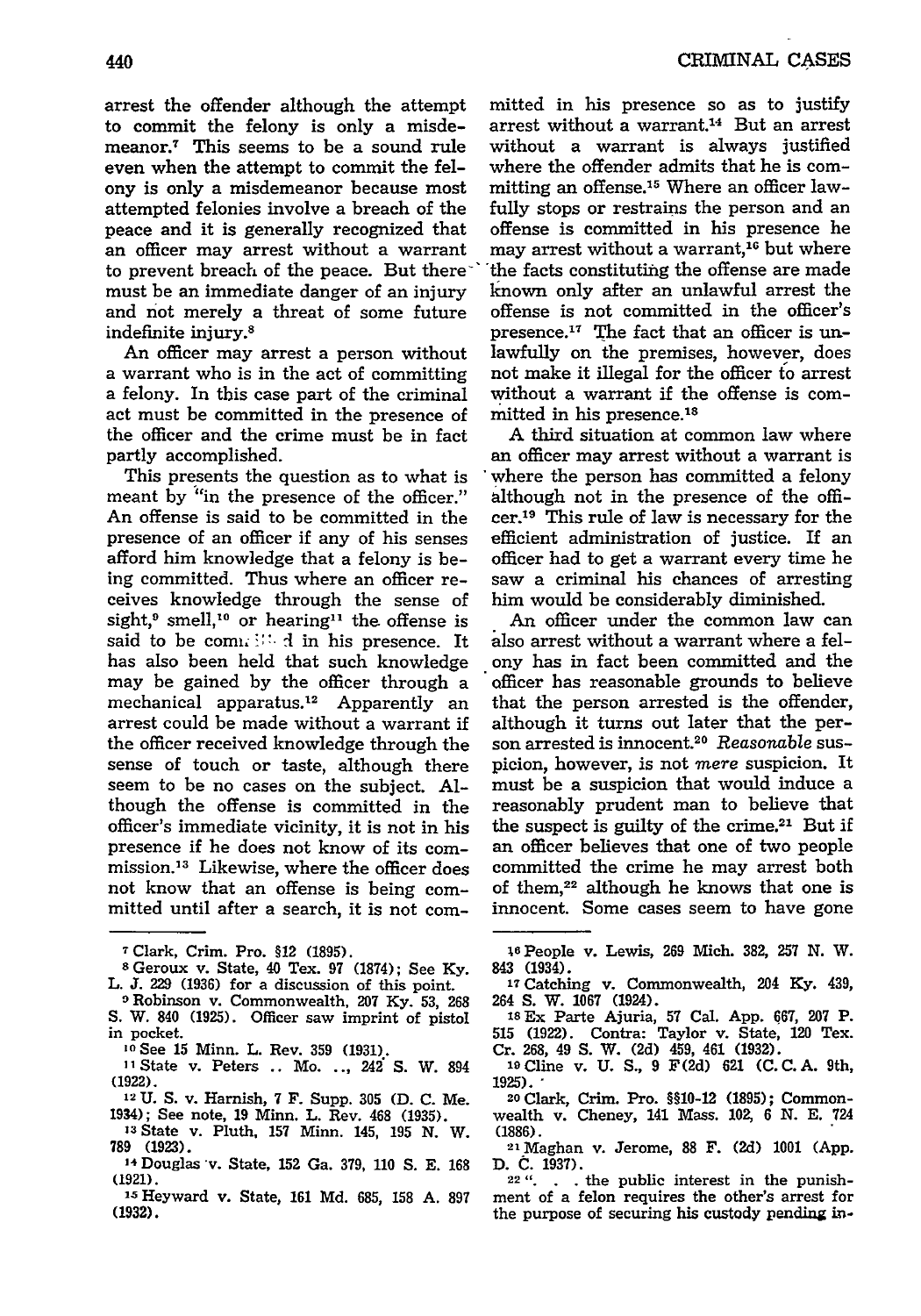so far as to justify arrest if the officer knew any facts that tended to associate the arrestee with the offense as a possible perpetrator.<sup>23</sup> It is usually said that credible information from others is grounds for a reasonable suspicion of guilt.24 The federal cases seem to point in both directions.<sup>25</sup> Apparently no Federal Court has specifically held that information from a credible person is sufficient, since all the cases involved additional circumstances. An anonymous communication is clearly insufficient,<sup>26</sup> but it may justify an investigation and if it squares with other information, it may be considered one of several factors as a ground for suspicion.27 Information received from a stranger may be reasonable grounds for suspicion if the officer talks to the person and thus has a chance to judge his credibility.28 A telegram from another officer that he has a warrant for the arrest of a particular person gives the recipient reasonable grounds to believe that the person named committed the felony for which the warrant was issued.<sup>29</sup>

A final situation under the common law in which an officer is justified in arresting without a warrant **ii** felony cases is where the officer reasonably suspects that a felony has been committed and that the person arrested committed it. The arrest is justified even though no felony has in fact been committed.<sup>30</sup> The test of reasonable

- a collection of the cases.
- **<sup>26</sup>**People v. Guertins, 224 Mich. **8,** 194 **N.** W. **561 (1923).**

**<sup>27</sup>**People v. Ward, **226** Mich. 45, **196 N.** W. **971** (1924).

**28U. S.** V. Baldocci 42 F **(2d) 567 (S.D.** Cal., **1930)** tends to support the view that information from a credible person alone is not enough to justify arrest without a warrant, while Brady v. United States, **300** Fed. 540 **(C. C. A.** 6th, 1924) and Ard. v. **U. S.,** 54 F. **(2d) 358 (C.** C.A. 5th, **1931)** support the opposite view.

**"** Kratzen v. Mathews, **233** Mich. 452, **206 N. W. 882 (1926).**

**<sup>30</sup>**The early English rule was that an officer could arrest on suspicion only if a felony had in fact been committed. This requirement of actual commission of the felony was later repususpicion in this situation is substantially the same as that laid down above.

The right at common law of an officer to arrest without a warrant is more limited in misdemeanor cases. An officer has the right to arrest without a warrant for a misdemeanor committed in his presence if it amounts to a breach of the peace.<sup>31</sup> but he cannot arrest without a warrant if the misdemeanor is not committed in his presence.<sup>32</sup> Under the view of some courts an officer can arrest without a warrant where a breach of the peace is threatened.<sup>33</sup> To justify such an arrest, however, there must be not only a threat, but some overt act in attempted execution of the threat. The cases are divided as to whether an officer can arrest without a warrant when he has reasonable grounds to suspect that a misdemeanor has been committed in his presence. One line of authority holds that the misdemeanor must in fact have been committed or attempted, $34$  and the officer must determine at his peril whether an offense has been committed or not.<sup>35</sup> The other line of cases hold that the officer is justified in making the arrest if he has reasonable cause to believe that a misdemeanor has been committed in his presence.38 Under no circumstances, however, can an officer arrest without a warrant for a misdemeanor on mere information or suspicion.37 In order for an arrest without a warrant in the case of a misde-

diated in Samuel v. Fayne, **1** Doug. **359 (1780).** Under American &uthorities, "a peace officer may, without a warrant, arrest a person where he has reasonable grounds to believe that a felony has been or is being committed, and reasonable ground to believe that the person to be arrested has committed or is committing it." **A.L.I.** Code of Criminal Procedure §21 **(d).** See note, 24 **Ky.** L. **J. 229,** 231 **(1936)** for a discussion of this point.

**<sup>2</sup>**Adair v. Williams, 24 Ariz. **422,** 210 P. **853, 26 A. L.** R. **278 (1922).**

**33** See 4 **Am.** Jur., Arrest §26, n.6 for a collection of cases.

**<sup>34</sup>**Adair v. Williams, 24 Ariz. 422, 210 P. **853,** 26 A. L. R. **278 (1922). :15** Edgin v. Talley, **169** Ark. **662, 276 S.** W.

**591,**  $\overline{42}$  **A. L. R. 1194 (1925).**<br><sup>36</sup> People v. Esposito, 194 N. Y. S. 326, 118

Misc. **867 (1922). 37 6 C. J. S.** Arrest **§6 (c)** (4).

vestigation." Restatement, Torts **§119,** Comment **j** (1934).

**<sup>23</sup>**See note, **31 J. C.** L. 465, 466 (1940).

<sup>24</sup> Perkins, The Law of Arrest, 25 Ia. L. Rev. 201, **239** (1940). 25 See comment, 25 Ia. L. Rev. **368** (1940) for

**<sup>3&#</sup>x27;** People v. McGurn, 341 Ill. **632, 173 N. E.** 754 **(1930).**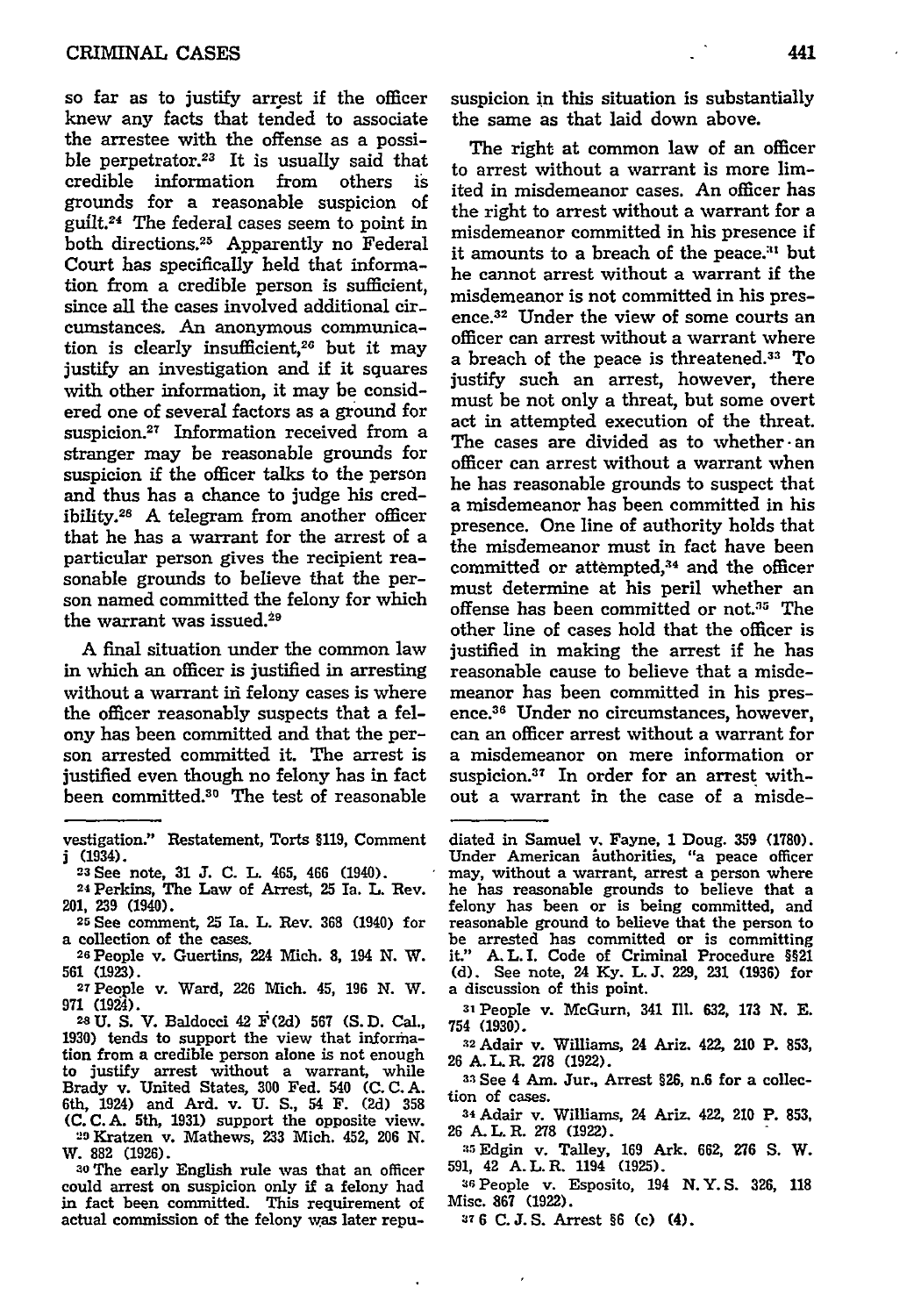meanor to be legal, the arrest must be made at the time the offense is being committed,<sup>38</sup> or a reasonable time thereafter,<sup>39</sup> or upon immediate pursuit of the offender.<sup>40</sup>

Since arrest without a warrant can be made at Common Law only for those misdemeanors which amount to a breach of the peace, it becomes necessary to decide what amounts to a "breach of the peace." In general, it includes any violation of public order or disturbance of the public tranquility by any act which tends to provoke or incite others to violence.41 Violence is not a necessary element.<sup>42</sup> and the threat of immediate force toward the person, land or chattels of another which constitutes a crime amounts to the breach of the peace.<sup>43</sup> It may be occasioned by an affray or assault,<sup>44</sup> the use of profane language in public,<sup>45</sup> or by needlessly making loud noises.<sup>46</sup>

At common law there were two exceptions to the rule that a misdemeanor must amount to a breach of the peace in order to justify arrest without a warrantnamely, night walking, and riding armed. This authority was given by statutes so ancient that the statutory origin was forgotten and the privilege was regarded as one existing at common law.<sup>47</sup>

The common law rules have in most states been either codified, enlarged, or restricted by statutes. Some states provide that a peace officer is authorized to arrest any person found by him to be violating any law of the state or any municipal ordinance, or for any public offense committed in his presence, even if it does not amount to a breach of the peace.<sup>48</sup>

**L.** Rev. **573-575** (1924). 42 State Ex rel Thompson v. Reichman, **<sup>135</sup>** Tenn. **653, 665, 188, S.** W. **225 (1916).**

- **<sup>43</sup>**A. L. I. Restatement, Torts **§116.**
- **<sup>44</sup>**Commonwealth v. Tobrin, **108** Mass. 426,. **11** Am. Rep. **375 (1871).**
- **4r5** Davis v. Burgess, .54 Mich. 514, 20 **N.** W. 540 (1884).
- **<sup>46</sup>**People v. Johnson, **86** Mich. **175,** 48 **N.** W. **870, 13** L.R.A. **163 (1891).**

Other statutes restrict the power of a police officer to arrest without a warrant to cases where he has seen an offense committed or knows it has been committed and has reasonable grounds to apprehend, an escape. Under the latter statutes the burden is upon the policeman, and he acts at his peril as to whether an offense has been committed.49 Other statutes limit the authority of arrest without a warrant to situations in which an immediate arrest is necessary to prevent an escape.<sup>50</sup> In several jurisdictions the entire subject of arrest is regulated by statute. In these jurisdictions the statutory mode of procedure must be closely followed or the arrest will be illegal.<sup>51</sup> The only sure way for an officer to know the law of arrest in his state is to study his state statutes and compare them with the common law to determine whether his authority has been enlarged or dimished, or whether the statutes merely codify the common law. Of course it is possible that a statute might be declared unconstitutional if tested,52 but it would be unwise for an officer to depend on this.

The second problem suggested by this case is whether a conviction should be based on evidence seized in an unlawful arrest. Federal and state constitutional provisions make such a search and seizure illegal. But there is nothing to indicate that such evidence, while illegally obtained, is not admissible evidence in a criminal trial. The purpose of the various constitutional provisions against unlawful search and seizure was to provide against any attempt by the legislature to authorize any unreasonable search or seizure.<sup>53</sup>

- 47 Note, **23 Ky. L.J. 391,** 394 **(1935).** 4SAdair v. Williams, 24 Ariz. 422, 210 P. **853, 26** A. **L** R. **278** (1922).
- **<sup>49</sup>**U. S. v. Rembert, 284 F. **996** (D. **C.** Tex., 1922).
- **<sup>50</sup>**Edgin v. Talley, **169** Ark. **662, 276 S.** W. 591, 42 A.L.R. 1194 (1925).
- **<sup>51</sup>**Cunningham v. Baker, 104 Ala. 160, **16** So. **68, 70** (1894).

**<sup>52</sup>**Some statutes conferring authority on an officer to make an arrest without a warrant for a misdemeanor not committed in his presence have been held unconstitutional. See note, **<sup>3</sup>** Ohio State University L. **J. 329, 332 (1937).**

**<sup>53</sup>**Williams v. State, **100** Ga. **511, 519-20, 28 S. E.** 624 **(1897).**

**<sup>25</sup>**People v. Ostrosky, **160 N.Y.S.** 493, **95**

Misc. 104, 34 \*N.Y. Cr. **396 (1916).** s90leson v. Pinock. **68** Utah 507, **251** P. **<sup>23</sup> (1926).**

**<sup>40</sup>**Oleson v. Pinock, supra.

**<sup>41</sup>**As to what constitutes breach of the peace see Wilgus, Arrest without Warrant,, 22 Mich.